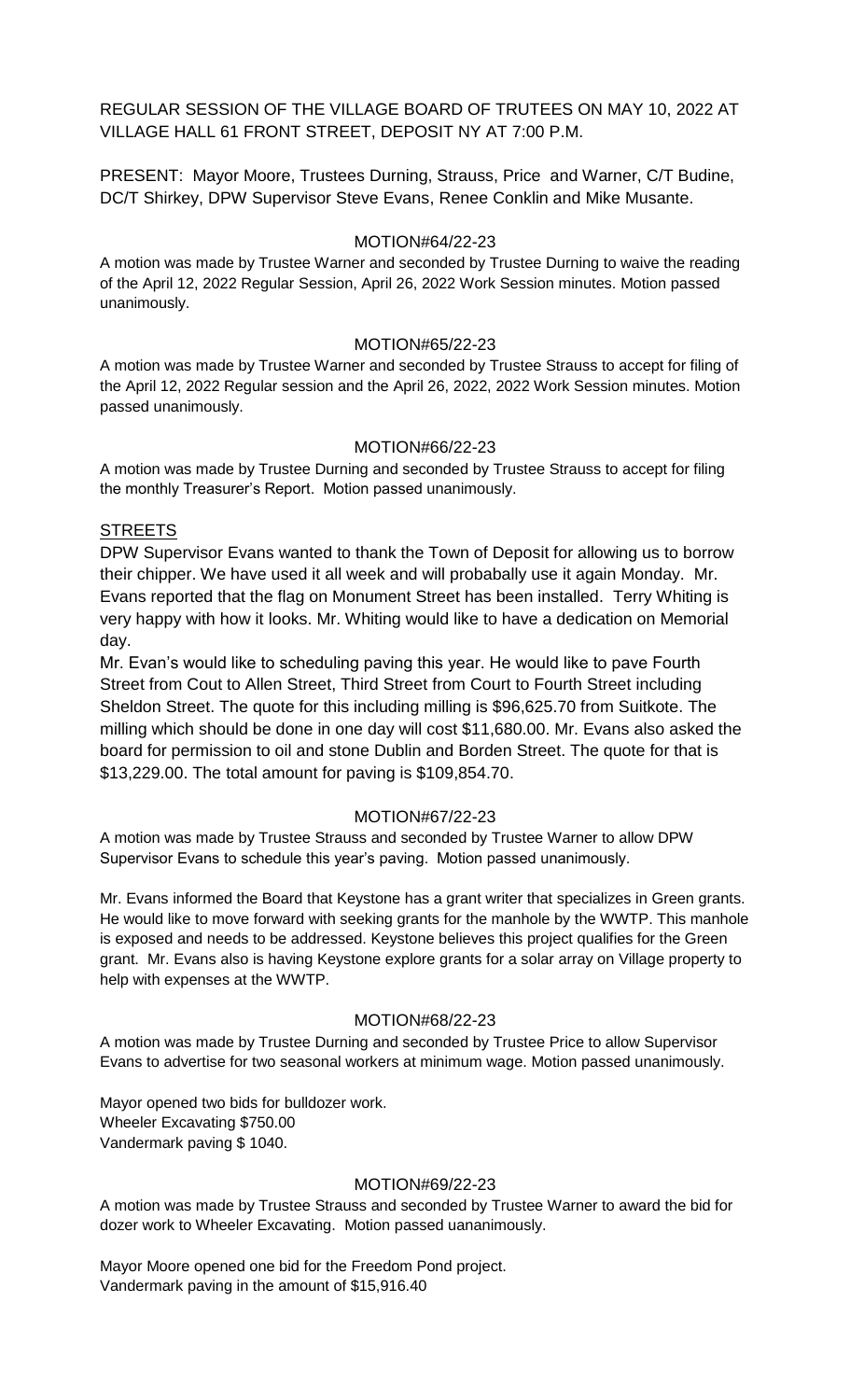# MOTION#70/22-23

A motion was made by Trustee Durning and seconded by Trustee Price to award the bid to Vandermark paving. Motion passed unanimously.

# FIRE DEPARTMENT

Mayor Moore stated that he would need a moment in Executive Session for specific personnel.

Mr. Moore reported that the department had voted to temporarily amend the bylaws and agreed to hold an election after 30 days, around the end of June.

## MOTION#71/22-23

A motion was made by Trustee Strauss and seconded by Trustee Price to allow Wayne Raymond to be put back on active duty. Motion passed unanimously.

Mayor Moore informed the board that the Quint will be picked up Sunday.

Renee Conklin reported that Eastern Broome has responded to 125 calls per month. The 2006 Braun is at S & S. They have spent \$10,000 in repairs and it is still not running well. They are using the 2019 and 2009 ambulances in Deposit.

# TRUSTEES

# MOTION#72/22-23

A motion was made by Trustee Durning and seconded by Trustee Price to allow the Mayor's signature on a letter of support with the Broome County Concerned Residents to request a delay in Compliance for filing conditions 43 and 54dd April 12,2022, which will allow the public comment period to be extended. Motion passed unanimously.

## PRESIDENT

Mayor Moore told the Board that a meeting with the Town of Sanford and the Town of Deposit has been scheduled for after the May work session at 6PM. This meeting is to discuss the recycling bin.

Mayor Moore wanted to thank Mike Musante for all the beautiful pictures he presented to the Village Hall and the locked notice boards for our parks.

Mayor Moore also asked the board to be prepared to work on changes to the personnel policy at the June regular session. He would like to add that the DPW will be allowed to attend fire calls with the permission of the DPW Supervisor.

# **FINANCE**

# MOTION#73/22-23

A motion was made by Trustee Straus and seconded by Trustee Durning to approve \$20,000 to be taken from General Fund Fund Balance and be put in taxes to keep the tax rate at the approved rate. Motion passed unanimously.

## MOTION#74/22-23

A motion was made by Trustee Durning and seconded by Trustee Strauss to approve for payment vouchers on Abstract #3 as listed:

| <b>General Fund</b> | \$14,490.78 |
|---------------------|-------------|
| <b>Water Fund</b>   | \$10,245.69 |
| Sewer Fund          | \$13,093.05 |
|                     | \$37,829.52 |

Motion passed unanimously.